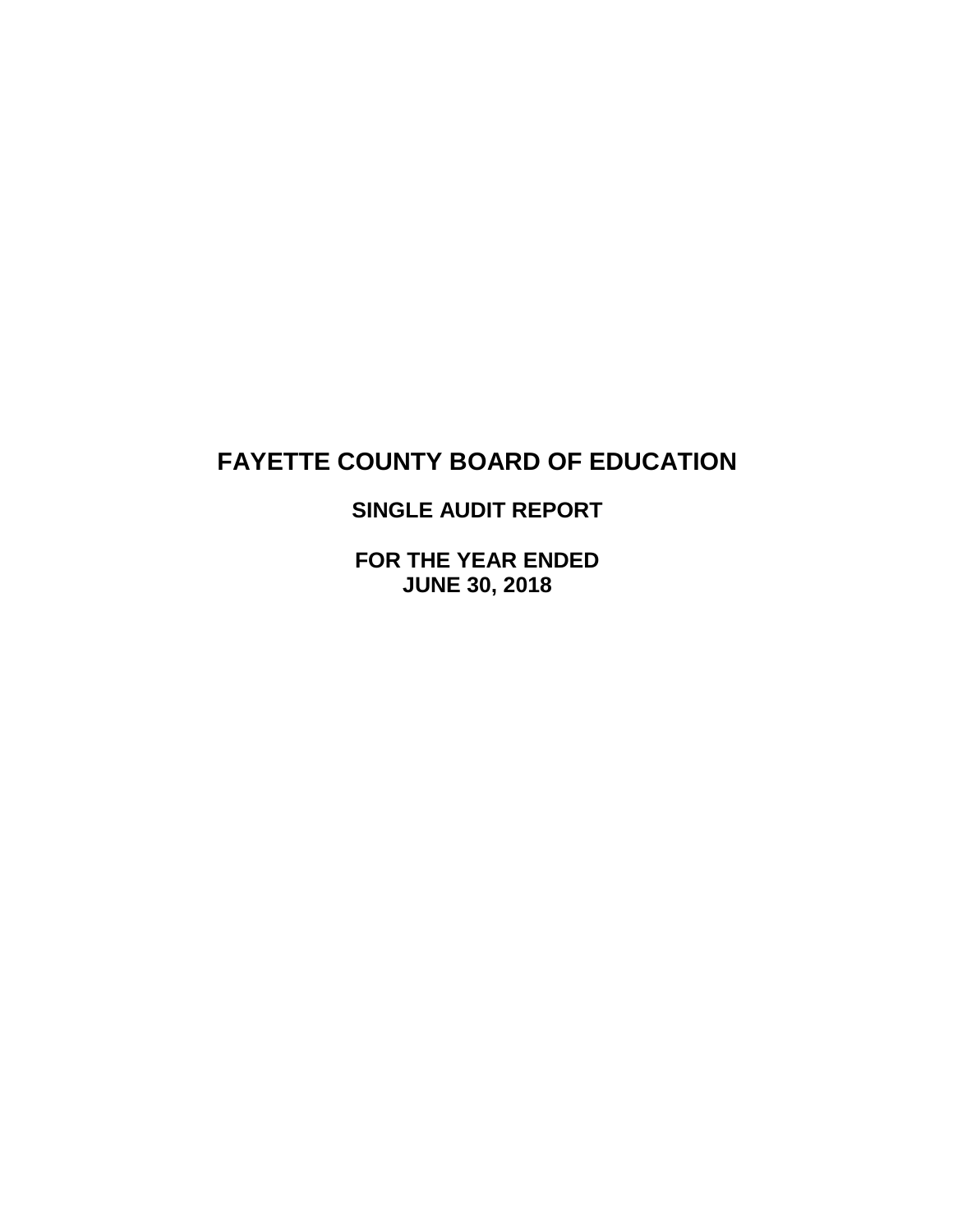## **SINGLE AUDIT REPORT FOR THE YEAR ENDED JUNE 30, 2018**

## **TABLE OF CONTENTS**

| Page                                                            |
|-----------------------------------------------------------------|
| Independent Auditor's Report on Internal Control Over Financial |
| Reporting and on Compliance and Other Matters Based             |
| on an Audit of Financial Statements Performed in                |
|                                                                 |
| Independent Auditor's Report on Compliance for Each Major       |
| Federal Program; Report on Internal Control Over Compliance;    |
| and Report on the Schedule of Expenditures of                   |
|                                                                 |
|                                                                 |
|                                                                 |
|                                                                 |
|                                                                 |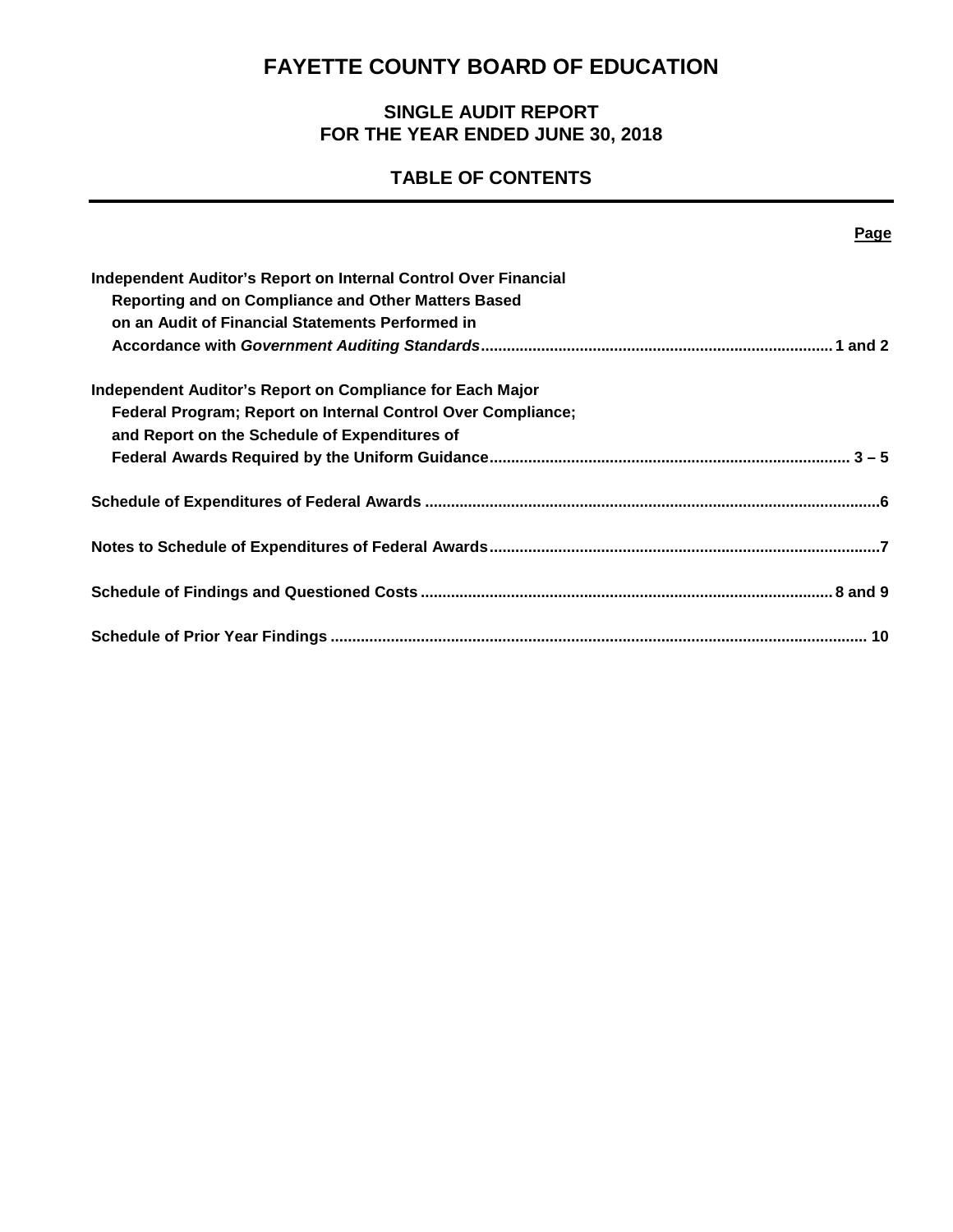

## **INDEPENDENT AUDITOR'S REPORT ON INTERNAL CONTROL OVER FINANCIAL REPORTING AND ON COMPLIANCE AND OTHER MATTERS BASED ON AN AUDIT OF FINANCIAL STATEMENTS PERFORMED IN ACCORDANCE WITH** *GOVERNMENT AUDITING STANDARDS*

**Superintendent and Members of the Fayette County Board of Education Fayetteville, Georgia**

We have audited, in accordance with the auditing standards generally accepted in the United States of America and the standards applicable to financial audits contained in *Government Auditing Standards* issued by the Comptroller General of the United States, the financial statements of the governmental activities, each major fund, and the aggregate remaining fund information of the **Fayette County Board of Education** (the "School System") as of and for the year ended June 30, 2018, and the related notes to the financial statements, which collectively comprise the School System's basic financial statements, and have issued our report thereon dated January 24, 2019. Our report includes a reference to a change in accounting principle resulting from the implementation of Government Accounting Standards Board (GASB) Statement No. 75, *Accounting and Financial Reporting for Post-Employment Benefits Other than Pensions.*

#### **Internal Control Over Financial Reporting**

In planning and performing our audit of the financial statements, we considered the School System's internal control over financial reporting (internal control) to determine the audit procedures that are appropriate in the circumstances for the purpose of expressing our opinions on the financial statements, but not for the purpose of expressing an opinion on the effectiveness of the School System's internal control. Accordingly, we do not express an opinion on the effectiveness of the School System's internal control.

A *deficiency in internal control* exists when the design or operation of a control does not allow management or employees, in the normal course of performing their assigned functions, to prevent, or detect and correct misstatements on a timely basis. A *material weakness* is a deficiency, or a combination of deficiencies, in internal control such that there is a reasonable possibility that a material misstatement of the entity's financial statements will not be prevented, or detected and corrected on a timely basis. A *significant deficiency* is a deficiency, or a combination of deficiencies in internal control that is less severe than a material weakness, yet important enough to merit attention by those charged with governance.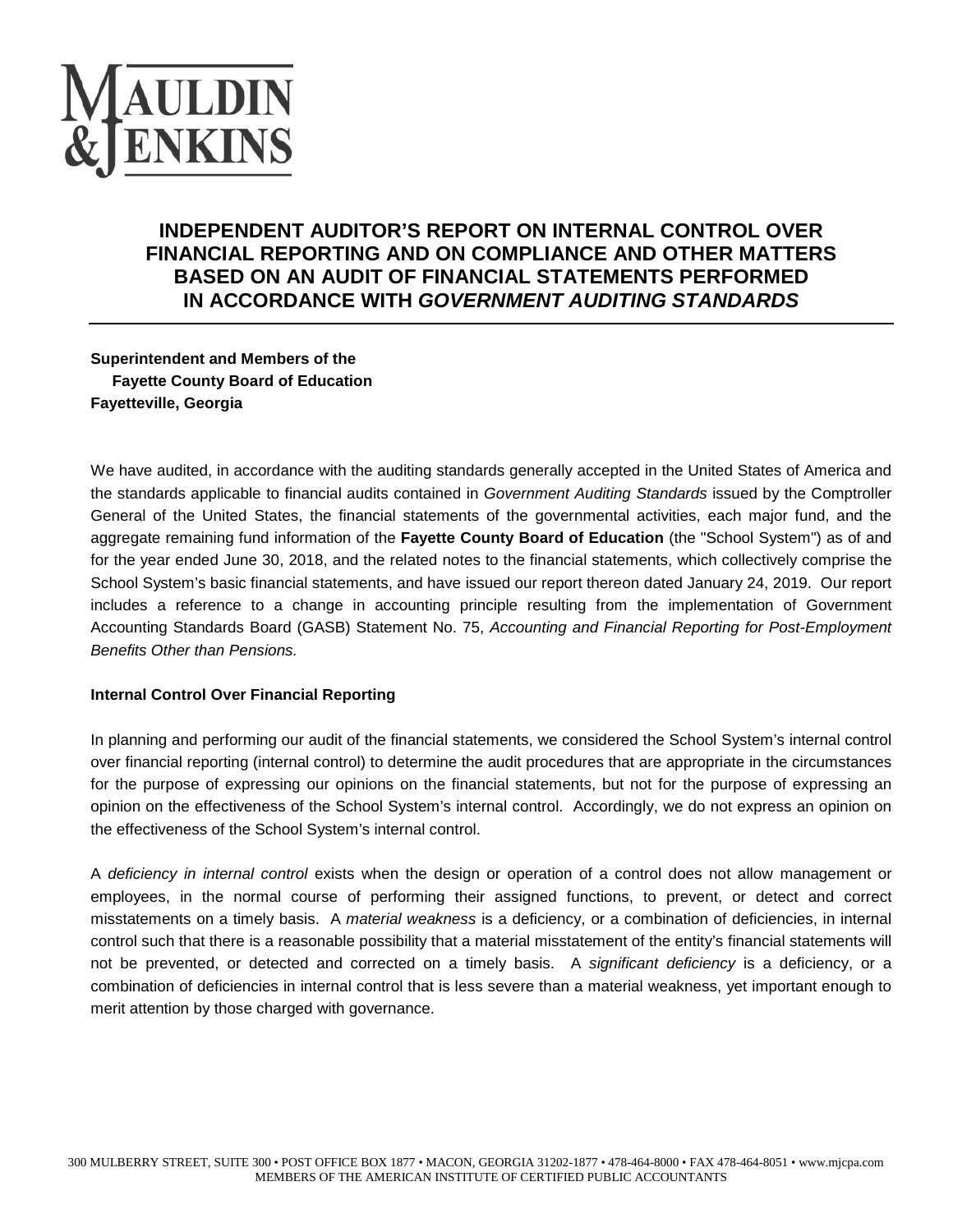Our consideration of internal control was for the limited purpose described in the first paragraph of this section and was not designed to identify all deficiencies in internal control over financial reporting that might be material weaknesses, or significant deficiencies. Given these limitations, during our audit we did not identify any deficiencies in internal control that we consider to be material weaknesses. However, material weaknesses may exist that have not been identified.

#### **Compliance and Other Matters**

As part of obtaining reasonable assurance about whether the School System's financial statements are free from material misstatement, we performed tests of its compliance with certain provisions of laws, regulations, contracts and grant agreements, noncompliance with which could have a direct and material effect on the determination of financial statement amounts. However, providing an opinion on compliance with those provisions was not an objective of our audit and, accordingly, we do not express such an opinion. The results of our tests disclosed no instances of noncompliance or other matters that are required to be reported under *Government Auditing Standards.*

#### **Purpose of this Report**

The purpose of this report is solely to describe the scope of our testing of internal control and compliance and the results of that testing, and not to provide an opinion on the effectiveness of the entity's internal control or on compliance. This report is an integral part of an audit performed in accordance with *Governmental Auditing Standards* in considering the entity's internal control and compliance. Accordingly, this communication is not suitable for any other purpose.

Mauldin & Genhins, LLC

Macon, Georgia January 24, 2019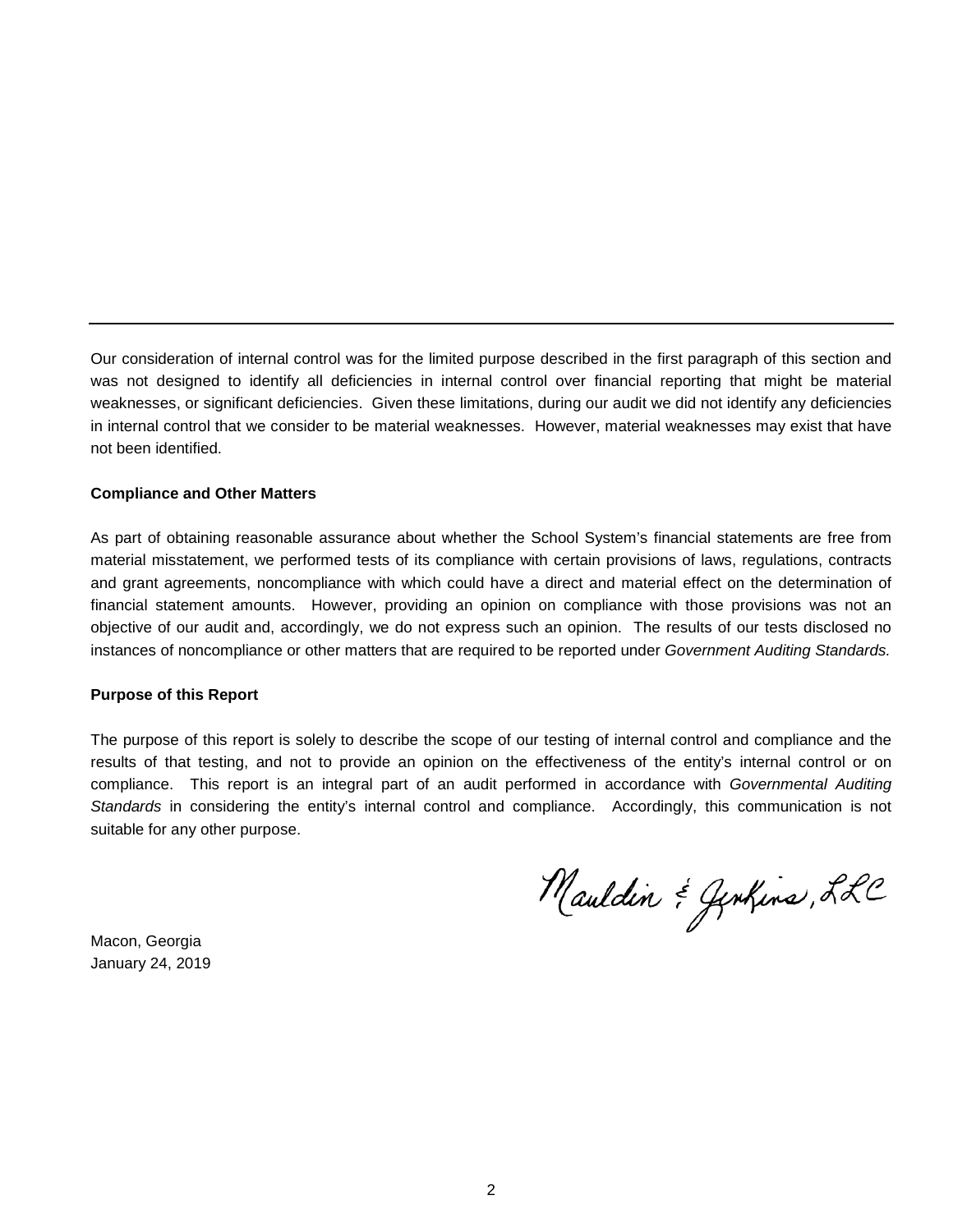

## **INDEPENDENT AUDITOR'S REPORT ON COMPLIANCE FOR EACH MAJOR PROGRAM; REPORT ON INTERNAL CONTROL OVER COMPLIANCE; AND REPORT ON THE SCHEDULE OF EXPENDITURES OF FEDERAL AWARDS REQUIRED BY THE UNIFORM GUIDANCE**

**Superintendent and Members of the Fayette County Board of Education Fayetteville, Georgia**

#### **Report on Compliance for Each Major Federal Program**

We have audited the **Fayette County Board of Education's** (the "School System") compliance with the types of compliance requirements described in the *OMB Compliance Supplement* that could have a direct and material effect on each of the School System's major federal programs for the year ended June 30, 2018. The School System's major federal programs are identified in the summary of auditor's results section of the accompanying schedule of findings and questioned costs.

#### *Management's Responsibility*

Management is responsible for compliance with the requirements of laws, regulations, contracts, and grants applicable to its federal programs.

#### *Auditor's Responsibility*

Our responsibility is to express an opinion on compliance for each of the School System's major federal programs based on our audit of the types of compliance requirements referred to above. We conducted our audit of compliance in accordance with auditing standards generally accepted in the United States of America; the standards applicable to financial audits contained in *Government Auditing Standards,* issued by the Comptroller General of the United States; and the audit requirements of Title 2 U.S. *Code of Federal Regulations Part 200, Uniform Administrative Requirements, Cost Principles, and Audit Requirements for Federal Awards* (Uniform Guidance). Those standards and the Uniform Guidance require that we plan and perform the audit to obtain reasonable assurance about whether noncompliance with the types of compliance requirements referred to above that could have a direct and material effect on a major federal program occurred. An audit includes examining, on a test basis, evidence about the School System's compliance with those requirements and performing such other procedures as we considered necessary in the circumstances.

We believe that our audit provides a reasonable basis for our opinion on compliance for each major federal program. However, our audit does not provide a legal determination of the School System's compliance.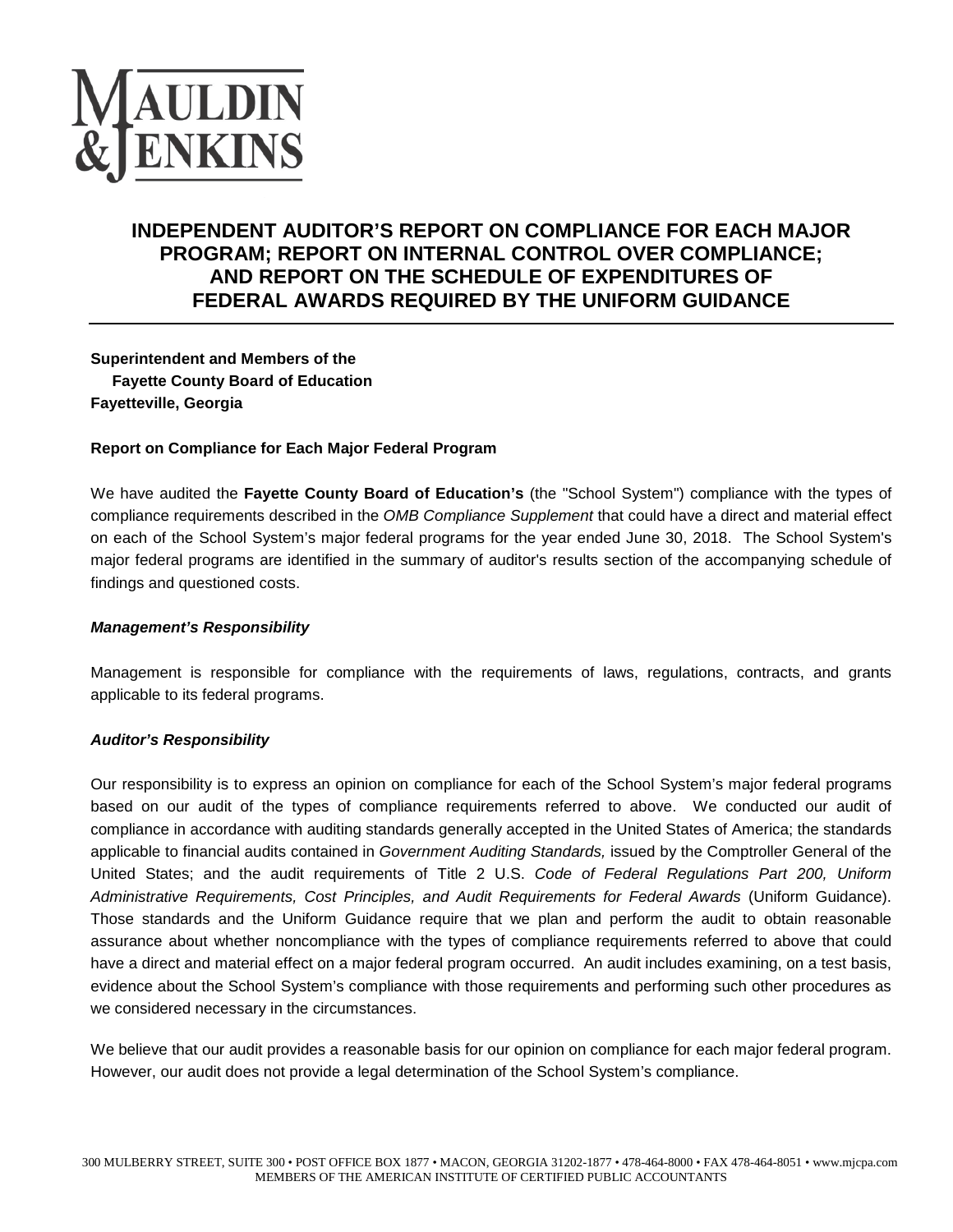#### *Opinion on Each Major Federal Program*

In our opinion, the School System complied, in all material respects, with the types of compliance requirements referred to above that could have a direct and material effect on each of its major federal programs for the year ended June 30, 2018.

#### **Report on Internal Control Over Compliance**

Management of the School System is responsible for establishing and maintaining effective internal control over compliance with the types of compliance requirements referred to above. In planning and performing our audit of compliance, we considered the School System's internal control over compliance with the types of requirements that could have a direct and material effect on each major federal program to determine the auditing procedures that are appropriate in the circumstances for the purpose of expressing our opinion on compliance for each major federal program, and to test and report on internal control over compliance in accordance with the Uniform Guidance, but not for the purpose of expressing an opinion on the effectiveness of internal control over compliance. Accordingly, we do not express an opinion on the effectiveness of the School System's internal control over compliance.

A *deficiency in internal control over compliance* exists when the design or operation of a control over compliance does not allow management or employees, in the normal course of performing their assigned functions, to prevent, or detect and correct, noncompliance with a type of compliance requirement of a federal program on a timely basis. A *material weakness in internal control over compliance* is a deficiency, or a combination of deficiencies, in internal control over compliance, such that there is a reasonable possibility that material noncompliance with a type of compliance requirement of a federal program will not be prevented, or detected and corrected, on a timely basis. A significant deficiency in internal control over compliance is a deficiency, or a combination of deficiencies, in internal control over compliance that is less severe than a material weakness, yet important enough to merit attention by those charged with governance.

Our consideration of internal control over compliance was for the limited purpose described in the first paragraph of this section and was not designed to identify all deficiencies in internal control over compliance that might be material weaknesses or significant deficiencies. We did not identify any deficiencies in internal control over compliance that we consider to be material weaknesses. However, material weaknesses may exist that have not been identified.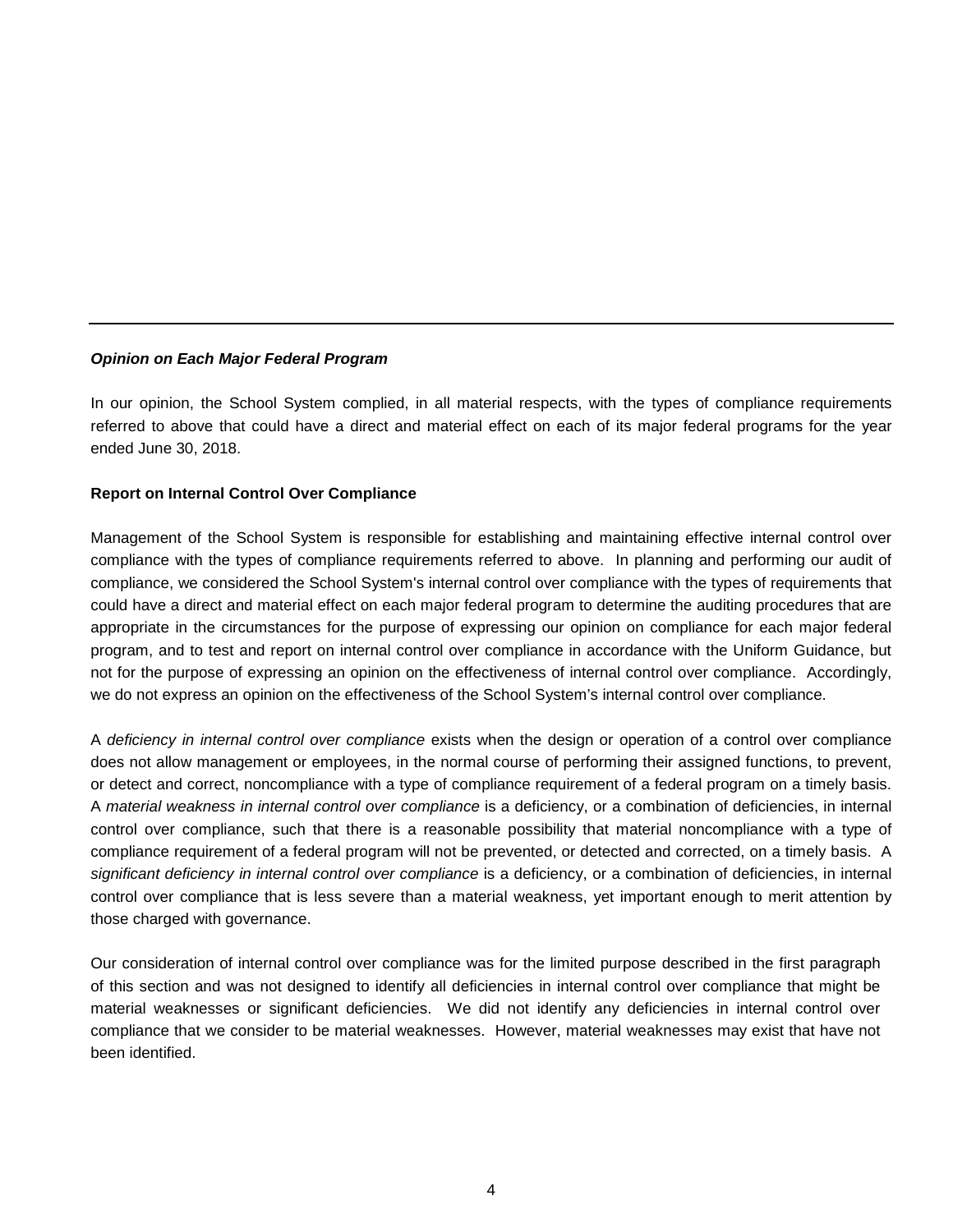The purpose of this report on internal control of compliance is solely to describe the scope of our testing of internal control over compliance and the results of testing based on the requirements of the Uniform Guidance. Accordingly, this report is not suitable for any other purpose.

#### **Report on Schedule of Expenditures of Federal Awards Required by the Uniform Guidance**

We have audited the financial statements of the governmental activities, each major fund, and the aggregate remaining fund information of the School System as of and for the year ended June 30, 2018, and the related notes to the financial statements, which collectively comprise the School System's basic financial statements. We issued our report thereon dated January 24, 2019, which contained unmodified opinions on those financial statements. Our audit was conducted for the purpose of forming opinions on the financial statements that collectively comprise the basic financial statements as a whole. The accompanying Schedule of Expenditures of Federal Awards is presented for purposes of additional analysis as required by the Uniform Guidance, and is not a required part of the basic financial statements. Such information is the responsibility of management and was derived from and relates directly to the underlying accounting and other records used to prepare the basic financial statements. The information has been subjected to the auditing procedures applied in the audit of the financial statements and certain additional procedures, including comparing and reconciling such information directly to the underlying accounting and other records used to prepare the basic financial statements or to the basic financial statements themselves, and other additional procedures in accordance with auditing standards generally accepted in the United States of America. In our opinion, the schedule of expenditures of federal awards is fairly stated in all material respects in relation to the basic financial statements as a whole.

Mauldin & Jenkins, LLC

Macon, Georgia January 24, 2019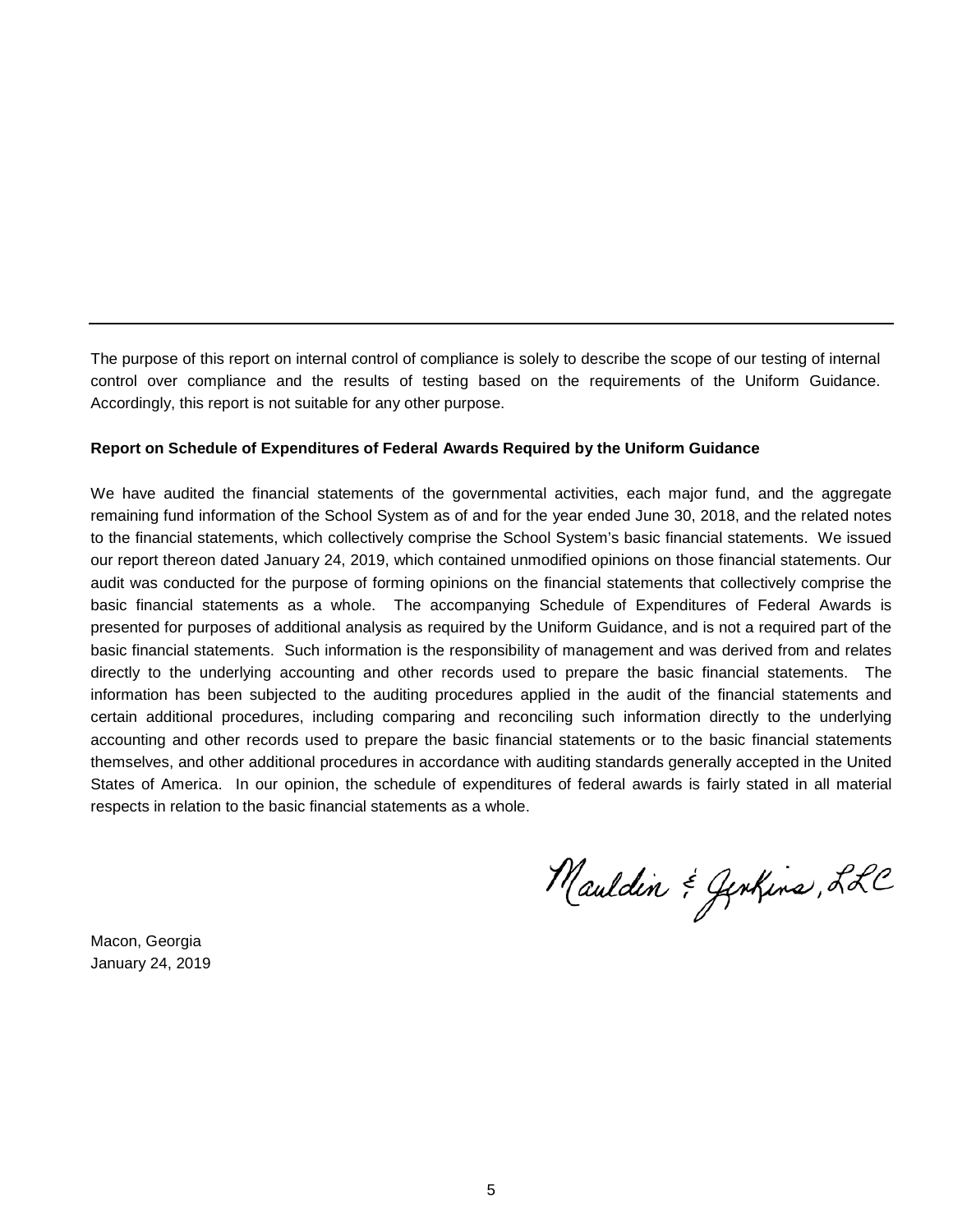### **FOR THE FISCAL YEAR ENDED JUNE 30, 2018 SCHEDULE OF EXPENDITURES OF FEDERAL AWARDS**

| <b>Federal Grantor/Pass-Through</b><br><b>Grantor/Program Title</b>                      | Federal<br><b>CFDA</b><br>Number | Pass-through<br><b>ID Number</b> | <b>Total</b><br><b>Expenditures</b> |
|------------------------------------------------------------------------------------------|----------------------------------|----------------------------------|-------------------------------------|
| <b>U.S. DEPARTMENT OF AGRICULTURE:</b>                                                   |                                  |                                  |                                     |
| Passed through Georgia Department of Education:                                          |                                  |                                  |                                     |
| <b>Child Nutrition Cluster:</b>                                                          |                                  |                                  |                                     |
| School Breakfast Program                                                                 | 10.553                           | 18185GA324N1099                  | \$<br>354,536                       |
| National School Lunch Program                                                            | 10.555                           | 18185GA324N1100                  | 2,815,626                           |
| <b>Total Child Nutrition Cluster</b>                                                     |                                  |                                  | 3,170,162                           |
| State Administrative Expenses                                                            | 10.560                           | 185GA904N2533                    | 23,116                              |
| Total U.S. Department of Agriculture                                                     |                                  |                                  | 3,193,278                           |
| <b>U.S. DEPARTMENT OF DEFENSE:</b>                                                       |                                  |                                  |                                     |
| Junior R.O.T.C.                                                                          | Unknown                          | N/A                              | 148,199                             |
| Total U.S. Department of Defense                                                         |                                  |                                  | 148,199                             |
|                                                                                          |                                  |                                  |                                     |
| <b>U.S. DEPARTMENT OF EDUCATION:</b>                                                     |                                  |                                  |                                     |
| Passed through Georgia Department of Education:                                          |                                  |                                  |                                     |
| Title I, Part A                                                                          | 84.010                           | S010A1650010                     | 383,633                             |
| Title I, Part A                                                                          | 84.010                           | S010A170010                      | 1,029,426                           |
| Total Title I, Part A                                                                    |                                  |                                  | 1,413,059                           |
| Title II, Part A-Supporting Effective Instruction State Grants                           | 84.367                           | S367A160001                      | 104,721                             |
| Title II, Part A-Supporting Effective Instruction State Grants                           | 84.367                           | S367A170001                      | 186,103                             |
| Total Title II, Part A-Supporting Effective Instruction State Grants                     |                                  |                                  | 290,824                             |
| Title III - Limited English Proficient                                                   | 84.365                           | S365A160010                      | 22,369                              |
| Title III - Limited English Proficient                                                   | 84.365                           | S365A170010                      | 88,914                              |
| Total Title III - Limited English Proficient                                             |                                  |                                  | 111,283                             |
| Vocational Education - Basic Grants to States                                            |                                  |                                  |                                     |
| to States                                                                                | 84.048                           | V048A170010                      | 114,400                             |
| <b>Special Education Cluster</b>                                                         |                                  |                                  |                                     |
| Title VI-B Flowthrough                                                                   | 84.027                           | H027A160073                      | 583,085                             |
| Title VI-B Flowthrough                                                                   | 84.027                           | H027A170073                      | 2,859,644                           |
| High Cost Fund Pool                                                                      | 84.027                           | H027A170073                      | 25,857                              |
| Title VI-B Preschool Incentive                                                           | 84.173                           | H173A160081                      | 5,901                               |
| Title VI-B Preschool Incentive                                                           | 84.173                           | H173A170081                      | 91,124                              |
| <b>Total Special Education Cluster</b>                                                   |                                  |                                  | 3,565,611                           |
| Total U.S. Department of Education                                                       |                                  |                                  | 5,495,177                           |
| <b>U.S. DEPARTMENT OF HOMELAND SECURITY</b>                                              |                                  |                                  |                                     |
| Passed through Georgia Emergency Management Agency<br>Disaster Grants- Public Assistance |                                  |                                  |                                     |
| (Presidentially Declared Disasters)                                                      | 97.036                           | FEMA-DR-4338-DR-GA               | 7,500                               |
| Total U.S. Department of Homeland Security                                               |                                  |                                  | 7,500                               |
|                                                                                          |                                  |                                  |                                     |
| <b>Total Expenditures of Federal Awards</b>                                              |                                  |                                  | \$<br>8,844,154                     |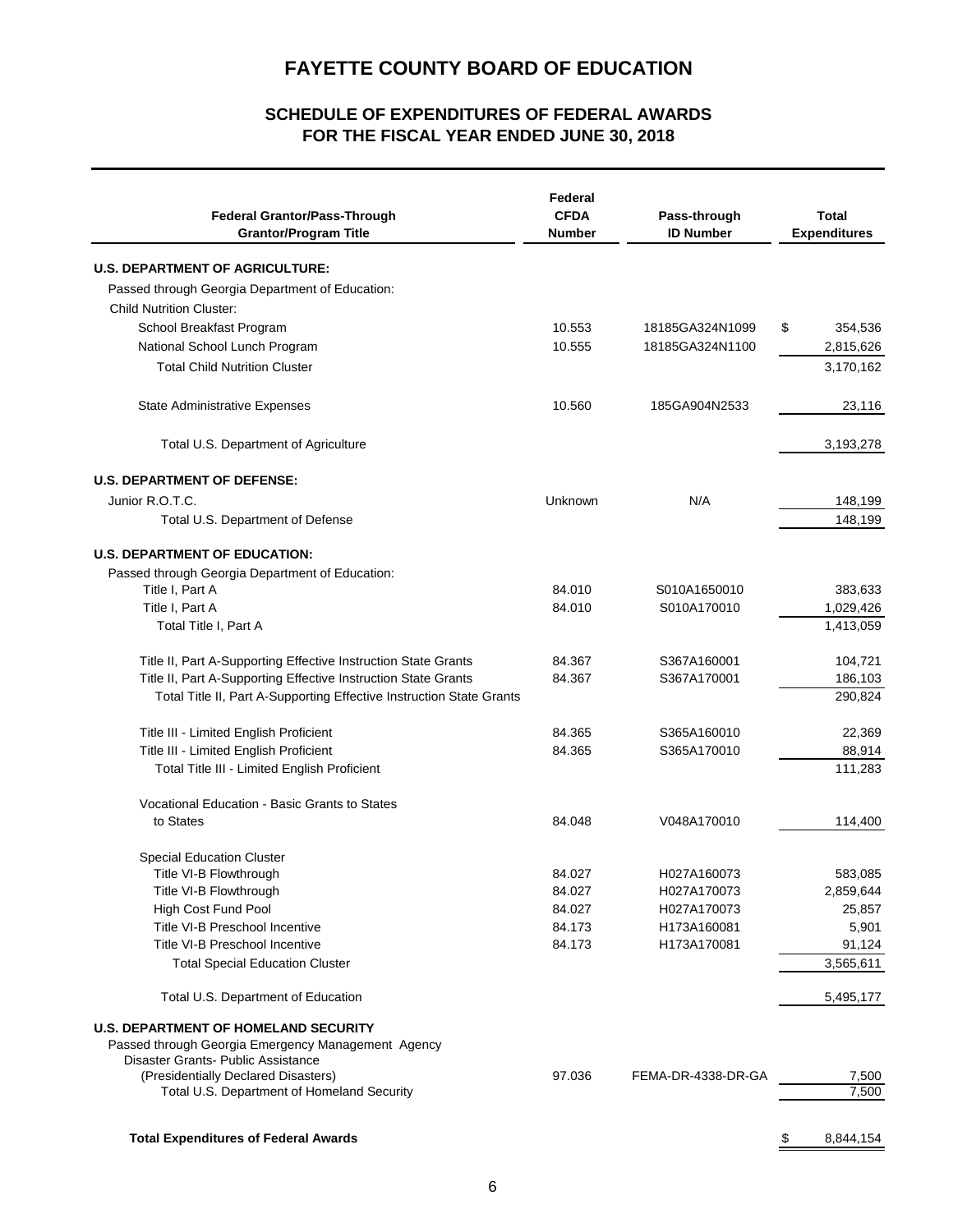### **NOTE TO SCHEDULE OF EXPENDITURES OF FEDERAL AWARDS FOR THE YEAR ENDED JUNE 30, 2018**

### **NOTE 1. BASIS OF PRESENTATION**

The Schedule of Expenditures of Federal Awards includes the federal grant activity of the Fayette County Board of Education and is presented on the accrual basis of accounting.

The information in this schedule is presented in accordance with the requirements of Title 2 U.S. *Code of Federal Regulations* (CFR) Part 200 *Uniform Administrative Requirements, Cost Principles, and Audit Requirements for Federal Awards* (Uniform Guidance)*.* Therefore, some amounts presented in this schedule may differ from amounts presented in or used in the preparation of the financial statements.

### **NOTE 2. DE MINIMIS COST RATE**

The School System elected not to use the ten percent de minimis cost rate for the year ended June 30, 2018.

### **NOTE 3. NON-CASH AWARDS**

The School System received non-cash awards under the National School Lunch Program, CFDA 10.555, in the amount of \$448,970 for the year ended June 30, 2018.

### **NOTE 4. SUBRECIPIENTS**

The School System did not pass through any funds to subrecipients during the year ended June 30, 2018.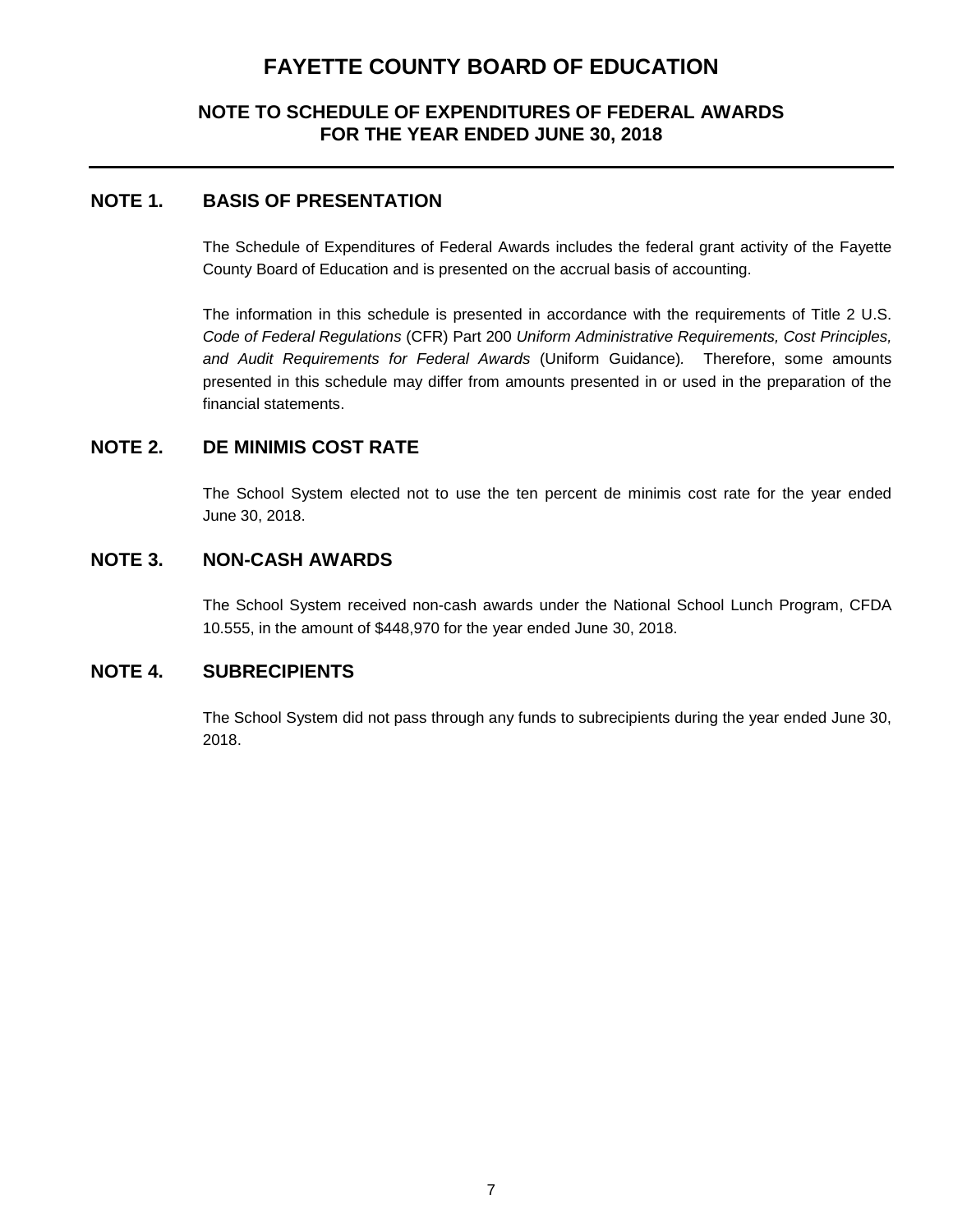### **SCHEDULE OF FINDINGS AND QUESTIONED COSTS FOR THE YEAR ENDED JUNE 30, 2018**

#### **A. SUMMARY OF AUDIT RESULTS**

| <b>Financial Statements</b><br>Type of auditor's report issued                                                                                          | Unmodified                                                           |  |  |
|---------------------------------------------------------------------------------------------------------------------------------------------------------|----------------------------------------------------------------------|--|--|
| Internal control over financial reporting:<br>Material weaknesses identified?                                                                           | Yes X No                                                             |  |  |
| Significant deficiencies identified not considered<br>to be material weaknesses?                                                                        | Yes <u>X</u> None Reported                                           |  |  |
| Noncompliance material to financial statements noted?                                                                                                   | Yes X No                                                             |  |  |
| <b>Federal Awards</b><br>Internal control over major programs:<br>Material weaknesses identified?<br>Significant deficiencies identified not considered | Yes X No                                                             |  |  |
| to be material weaknesses?                                                                                                                              | Yes X None Reported                                                  |  |  |
| Type of auditor's report issued on compliance for<br>major programs                                                                                     | <b>Unmodified</b>                                                    |  |  |
| Any audit findings disclosed that are required to<br>be reported in accordance with Uniform Guidance?                                                   | Yes X No                                                             |  |  |
| Identification of major programs:                                                                                                                       |                                                                      |  |  |
| CFDA Number                                                                                                                                             | Name of Federal Program or Cluster<br>U.S. Department of Agriculture |  |  |

Dollar threshold used to distinguish between Type A and Type B programs:  $$750,000$ 

Auditee qualified as low-risk auditee? Auditee and the Moscow of the Moscow Moscow Moscow Moscow No. X Yes Auditee 2

10.553 National School Breakfast Program 10.555 National School Lunch Program

*School Nutrition Cluster*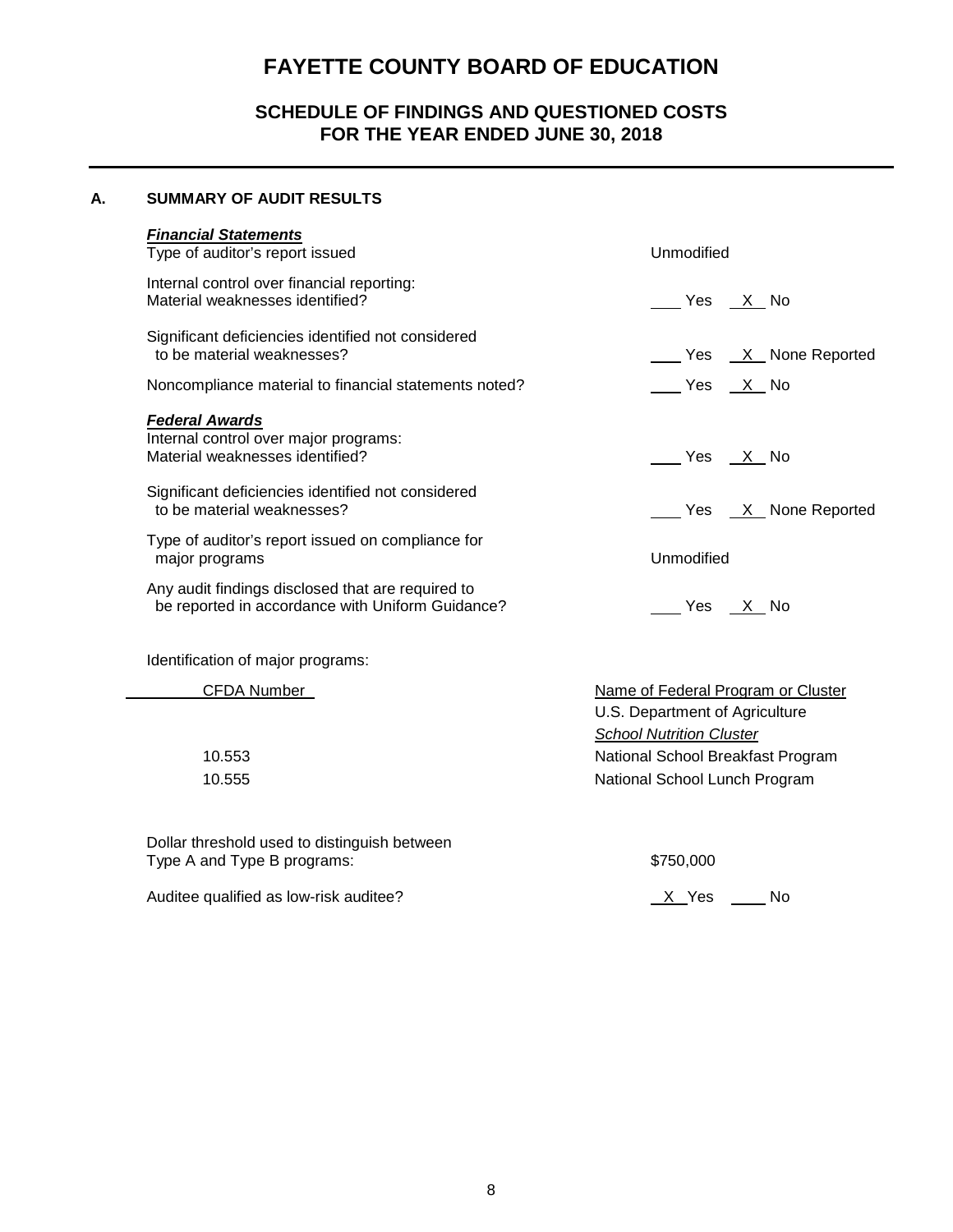### **SCHEDULE OF FINDINGS AND QUESTIONED COSTS FOR THE YEAR ENDED JUNE 30, 2018**

#### **B. FINDINGS: FINANCIAL STATEMENT AUDIT**

None reported.

### **C. FINDINGS AND QUESTIONED COSTS: MAJOR FEDERAL AWARD PROGRAMS AUDIT**

None reported.